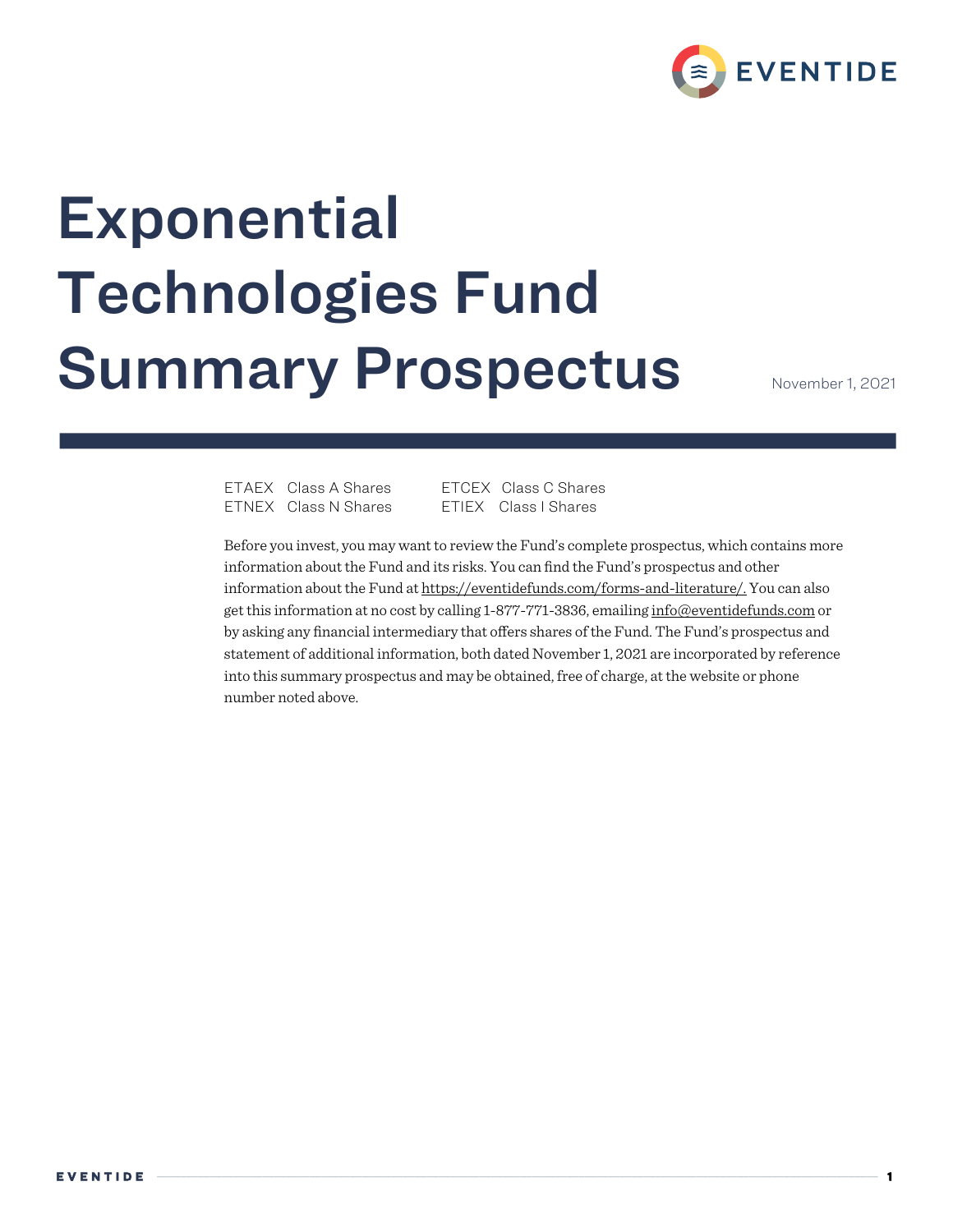## Eventide Exponential Technologies Fund Fund Summary

Investment Objective. The Fund seeks to provide long-term capital appreciation.

Fees and Expenses of the Fund. The tables describe the fees and expenses that you may pay if you buy, hold, and sell shares of the Fund. You may pay other fees, such as brokerage commissions and other fees to financial intermediaries, which are not reflected in the table and Example below. You may qualify for sales charge discounts on purchases of Class A shares if you and your family invest, or agree to invest in the future, at least \$50,000 in the Fund. More information about these and other discounts is available from your financial professional and is included in the section of the Fund's prospectus entitled **How to Buy Shares** on page 106 and **Appendix A** – Intermediary-Specific Sales Charge Reductions and Waivers, and in the sections of the Fund's Statement of Additional Information entitled Reduction of Up-Front Sales Charge on Class A Shares on page 70, and Waivers of Up-Front Sales Charge on Class A Shares on page 71.

#### Shareholder Fees

| Fees paid directly from your investment                                                                                         | Class A    | Class C               | Class N    | Class I    |
|---------------------------------------------------------------------------------------------------------------------------------|------------|-----------------------|------------|------------|
| Maximum Sales Charge<br>(Load) Imposed on Purchases (as a % of offering price)                                                  | 5.75%      | None                  | None       | None       |
| Maximum Deferred Sales Charge (Load)<br>(as a % of the lesser of the NAV of the shares redeemed or the original purchase price) | 1.00%      | $1.00\%$ <sup>2</sup> | None       | None       |
| Maximum Sales Charge (Load) Imposed<br>on Reinvested Dividends and other Distributions                                          | None       | None                  | None       | None       |
| Redemption Fee (as a % of amount redeemed if held less than 180 days)                                                           | 1.00%      | 1.00%                 | 1.00%      | 1.00%      |
| Redemption Fee for Shares Redeemed by Wire Transfer                                                                             | \$15       | \$15                  | \$15       | \$15       |
| <b>Annual Fund Operating Expenses</b>                                                                                           |            |                       |            |            |
| Expenses that you pay each year as a percentage of the value of your investment                                                 |            |                       |            |            |
| Management Fees                                                                                                                 | 1.10%      | 1.10%                 | 1.10%      | 1.10%      |
| Distribution and/or Service (12b-1) Fees                                                                                        | 0.25%      | 1.00%                 | 0.20%      | 0.00%      |
| Other Expenses                                                                                                                  | 0.43%      | 0.43%                 | 0.43%      | 0.43%      |
| <b>Total Annual Fund Operating Expenses</b>                                                                                     | 1.78%      | 2.53%                 | 1.73%      | 1.53%      |
| Fee Waiver and/or Expense Reimbursement <sup>3</sup>                                                                            | $(0.10)\%$ | $(0.10)\%$            | $(0.10)\%$ | $(0.10)\%$ |
| Total Annual Fund Operating Expenses After Fee Waiver and/or Expense<br>Reimbursement <sup>3</sup>                              | 1.68%      | 2.43%                 | 1.63%      | 1.43%      |

*1. The maximum deferred sales charge on Class A shares applies only to purchases of \$1 million or more made without an initial sales charge and applies to shares sold within 18 months of purchase.*

*2. The maximum deferred sales charge on Class C shares applies to shares sold within 12 months of purchase.*

*3. The Fund's adviser has contractually agreed to waive fees and/or reimburse expenses of the Fund to the extent necessary to limit operating expenses (excluding front*end or contingent deferred loads, taxes, leverage interest, brokerage commissions, expenses incurred in connection with any merger or reorganization, dividend *expense on securities sold short, underlying fund fees and expenses or extraordinary expenses such as litigation) at 1.68%, 2.43%, 1.63% and 1.43% for Class A shares, Class C shares, Class N shares, and Class I shares, respectively, through October 31, 2022. This agreement may only be terminated by the Board of Trustees on 60 days' written notice to the adviser and upon the termination of the Management Agreement between Mutual Fund Series Trust (the "Trust") and the Adviser. Fee*  waivers and expense reimbursements are subject to possible recoupment by the adviser from the Fund in future years on a rolling three-year basis (within the three *years after the fees have been waived or reimbursed) if, after the recoupment is taken into account, such recoupment can be achieved within the lesser of the expense limitation in place at the time of waiver/reimbursement and the expense limitation in place at the time of recapture.* 

Example of Hypothetical Fund Costs. This Example is intended to help you compare the cost of investing in the Fund with the cost of investing in other mutual funds. The Example assumes that you invest \$10,000 in the Fund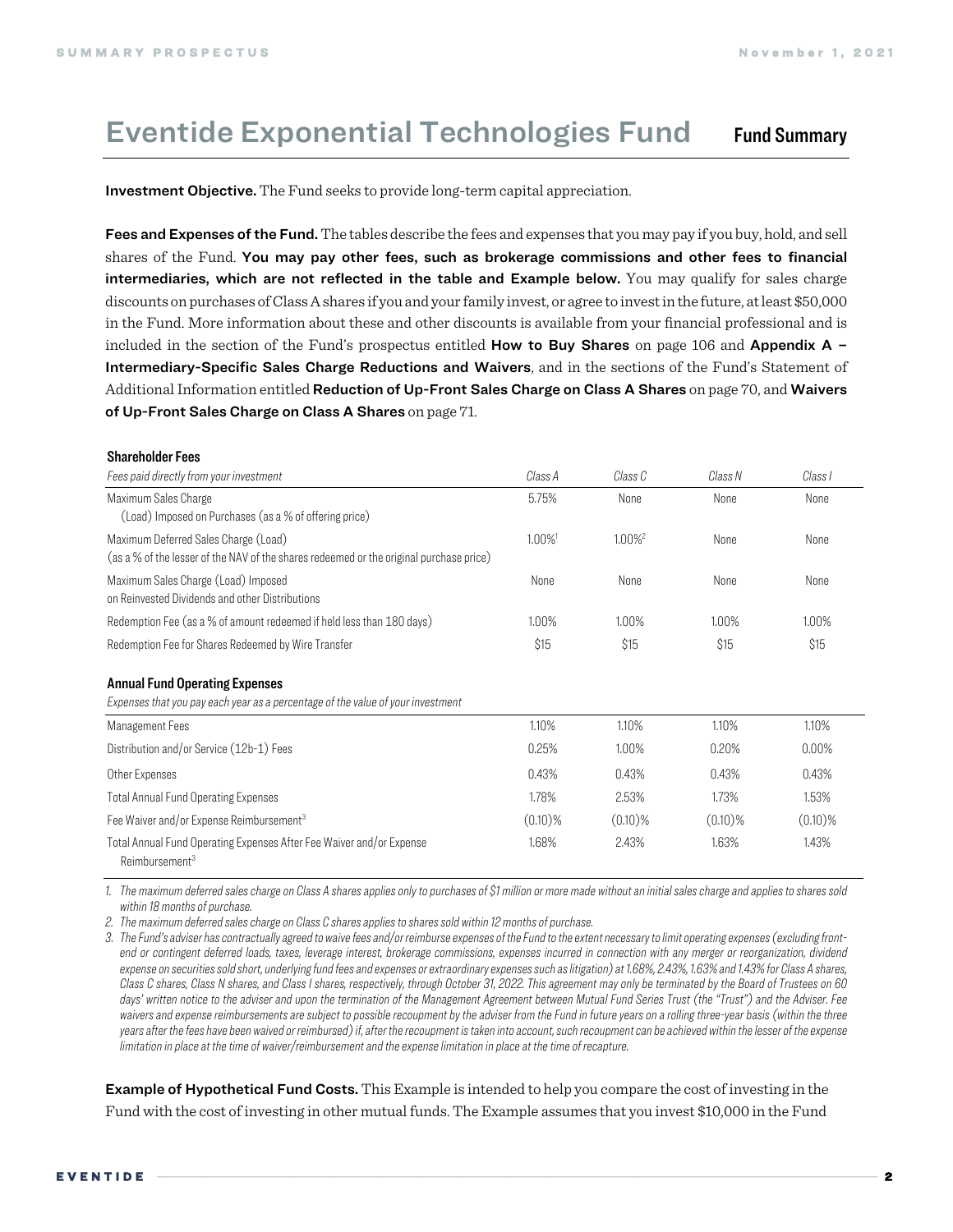for the time periods indicated and then hold or redeem all of your shares at the end of those periods. The Example only accounts for the Fund's expense limitation in place through its expiration period, October 31, 2022, and then depicts the Fund's total annual expenses thereafter. The Example also assumes that your investment has a 5% return each year and that the Fund's operating expenses remain the same. Although your actual costs may be higher or lower, based on these assumptions your costs would be:

|                             | 1 Year | 3 Years | 5 Years | 10 Years |
|-----------------------------|--------|---------|---------|----------|
| Class A                     | \$736  | \$1,095 | \$1,476 | \$2,544  |
| Class $C$ – no redemption   | \$246  | \$779   | \$1,338 | \$2,860  |
| Class $C$ – with redemption | \$346  | \$779   | \$1,338 | \$2,860  |
| Class N                     | \$166  | \$536   | \$930   | \$2,035  |
| Class I                     | \$146  | \$474   | \$826   | \$1,818  |

Portfolio Turnover. The Fund pays transaction costs, such as commissions, when it buys and sells securities (or "turns over"its portfolio). A higher portfolio turnover may indicate higher transaction costs and may result in higher taxes when Fund shares are held in a taxable account. These costs, which are not reflected in annual fund operating expenses or in the Example, affect the Fund's performance. The portfolio turnover rate of the Fund for the fiscal year ended June 30, 2021 was 60% of the average value of its portfolio.

#### Principal Investment Strategies

Under normal market conditions, the Fund invests at least 80% of its net assets (plus borrowings for investment purposes) in technology companies. The Fund defines technology companies as those in the information technology, communications, internet and direct marketing retail, and healthcare technology and devices industries. The Fund invests primarily in companies that the Adviser believes are participating in and benefitting from technologies, innovations, themes, or trends that have long-term exponential characteristics. The term "exponential" means the potential for accelerated advancements in underlying technologies that can positively impact capabilities and development cycles of a company's products and services. Not every company in the Fund's portfolio will experience exponential growth, and the Fund is not expected to deliver exponential returns.

The Adviser utilizes a fundamental "bottom-up" analysis and quantitative screening to find and evaluate investments for the Fund's portfolio. The Adviser seeks attractively valued securities that, in its opinion, represent above-average long-term investment opportunities or have significant near-term appreciation potential. The Adviser's investment opportunity screening considers strong organic revenue growth, growing market shares, expanding margins and profitability, defensible competitive advantages and disciplined and quality management teams. Valuation is an integral part of the investment process and purchase decisions are based on the potential reward relative to risk of each security which, in turn, is partly based on the Adviser's earnings calculations.

The Fund gains exposure to technology companies primarily through investing in equity securities including common stock, options, preferred stock and convertible debt. The Fund may invest in private and other companies whose securities may have legal or contractual restrictions on resale or are otherwise illiquid.The Fund will not invest more than 15% of the Fund's net assets in these Illiquid Securities. These companies include development stage companies that have not commenced business operations or have not generated significant revenue. The Fund invests without limitation in securities of companies domiciled outside the United States either directly or through American Depositary Receipts ("ADRs"). The Fund may invest in securities of companies of any market capitalization.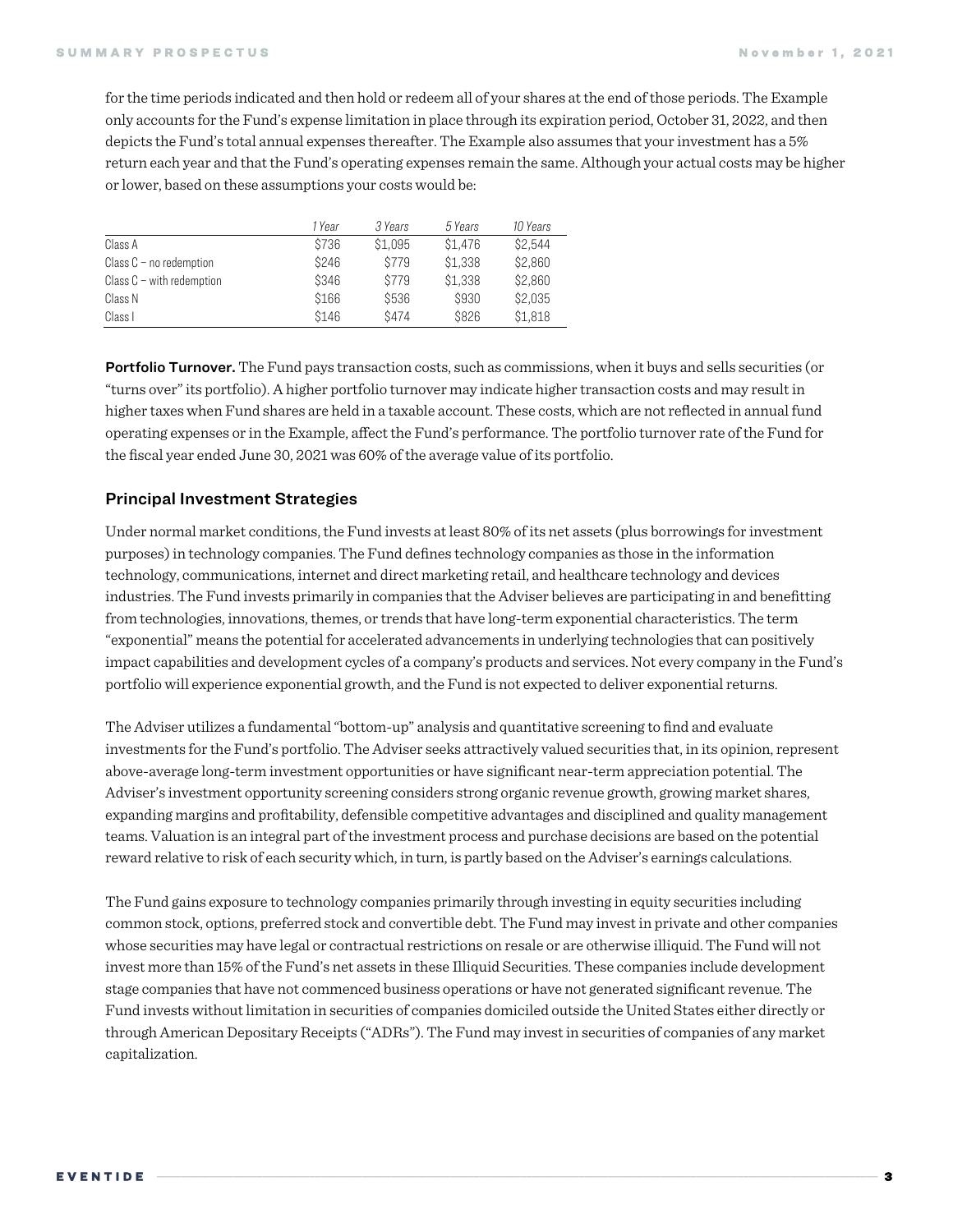The Adviser uses options strategies to enhance returns, generate income, reduce portfolio volatility, or reduce downside risk when the Adviser believes adverse market, political or other conditions are likely. The Adviser may also utilize a combination of puts and/or calls regarding the same security or puts and calls on related securities.

The Fund is classified as "non-diversified" for purposes of the Investment Company Act of 1940, as amended (the "1940 Act"), which means that it is not limited by the 1940 Act with regard to the portion of its assets that may be invested in the securities of a single issuer. The Fund concentrates investments in the software, technology hardware and equipment, semiconductor, and communications group of industries because, under normal circumstances, it invests over 25% of its net assets in companies in this group of industries.

The Adviser analyzes the performance of potential investments not only for financial strengths and outlook, but also for the company's ability to operate with integrity and create value for customers, employees, and other stakeholders. The Adviser uses its values-based screening processes to help establish the Fund's eligible investment universe. Securities are generally ineligible for purchase within the Fund unless the Adviser research indicates that the values-based screens are met. The Adviser's screening process for potential investments does not apply relative weights between values-based factors and financial factors. While few companies may reach these ideals in every area of their business, these principles articulate the Adviser's highest expectations for corporate behavior. There is no guarantee that the Adviser will be able to successfully screen out all companies that are inconsistent with the following principles. The Adviser seeks to invest in companies that reflect the following values:

- Respecting the value and freedom of all people: this includes the right to life at all stages and freedom from addictive behaviors caused by gambling, pornography, tobacco and alcohol.
- Demonstrating a concern for justice and peace: this includes fair and ethical relationships with customers, suppliers and business partners and through avoidance of products and services that promote weapons production and proliferation.
- § Promoting family and community: this includes protecting children from violent forms of entertainment and also includes serving low income communities.
- Exhibiting responsible management practices: this includes fair-dealing with employees, communities, competitors, suppliers, and customers as demonstrated by a company's record regarding litigation, regulatory actions against the company and its record of promoting products and services that improve the lives of people.
- § Practicing environmental stewardship: this includes practices considered more sustainable than those of industry peers, reduction in environmental impact when compared to previous periods, and/or the use of more efficient and cleaner energy sources.

Consistent with the Adviser's values, the Fund may invest in securities that fund community development institutions and serve needs such as those of low-to-moderate income families and communities.

Securities may be sold when the Adviser believes that they no longer represent relatively attractive investment opportunities or when the Adviser believes the underlying company's practices are no longer consistent with the Adviser's principles.

#### Principal Risks of Investing in the Fund

As with any mutual fund, there is no guarantee that the Fund will achieve its objective. Investment markets are unpredictable and there will be certain market conditions where the Fund will not meet its investment objective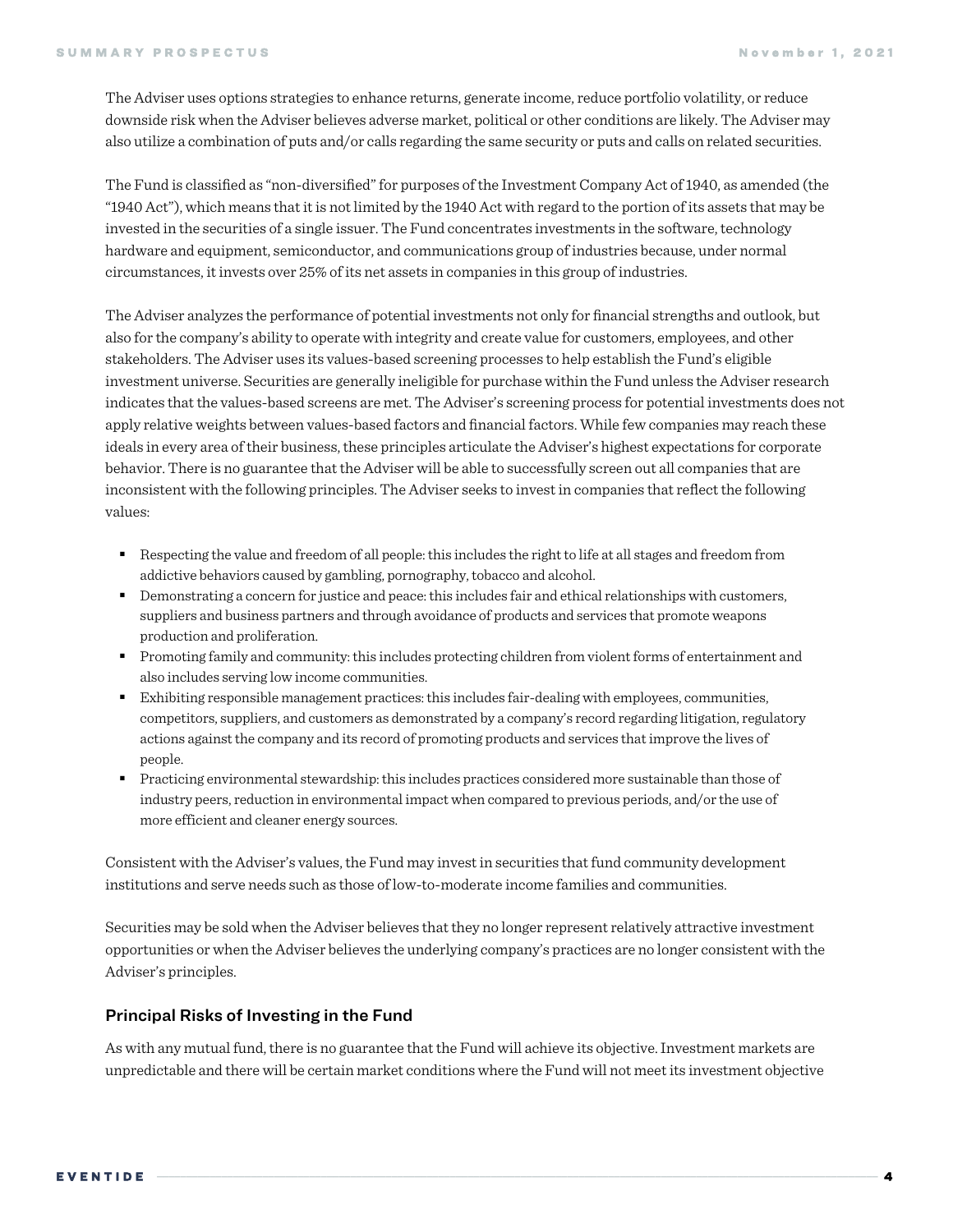and will lose money. The Fund's net asset value and returns will vary and you could lose money on your investment in the Fund and those losses could be significant.

The following summarizes the principal risks of investing in the Fund.These risks could adversely affect the net asset value, total return and the value of the Fund and your investment.

ADRs Risk. ADRs, which are typically issued by a bank, are certificates that evidence ownership of shares of a foreign company and are alternatives to purchasing foreign securities directly in their national markets and currencies. ADRs are subject to the same risks as direct investment in foreign companies and involve risks that are not found in investments in U.S. companies. Although an ADRis priced in the US dollar, movements in the exchange rate of the local currency versus the US dollar are automatically reflected in the price of the ADR in US dollars. Therefore, even if the price of the foreign security does not change on its market, if the exchange rate of the local currency relative to the US Dollar declines, the ADR price would decline by a similar measure.

Development Stage Company Risk. The Fund may invest a portion of the portfolio in development stage companies that are not generating meaningful revenue.

Equity Security Risk.Common and preferred stocks are susceptible to general stock market fluctuations and to volatile increases and decreases in value as market confidence in and perceptions of their issuers change. Warrants and rights may expire worthless if the price of a common stock is below the conversion price of the warrant or right. Convertible bonds may decline in value if the price of a common stock falls below the conversion price. Investor perceptions are based on various and unpredictable factors, including expectations regarding government, economic, monetary and fiscal policies; inflation and interest rates; economic expansion or contraction and global or regional political, economic and banking crises.

**Ethical Investment Risk.** The Fund's ethical values screening criteria could cause it to underperform similar funds that do not have such screening criteria. This could be due to ethically acceptable companies falling out of favor with investors or failing to perform as well as companies that do not meet the Fund's ethical screening guidelines.

**Foreign Securities Risk.** Since the Fund's investments may include ADRs and foreign securities, the Fund is subject to risks beyond those associated with investing in domestic securities. The value of foreign securities is subject to currency fluctuations. Foreign companies are generally not subject to the same regulatory requirements of U.S. companies thereby resulting in less publicly available information about these companies. In addition, investing involves other risks not typically associated with U.S. investments, including adverse political, social and economic developments, less liquidity, greater volatility, less developed or less efficient trading markets, political instability and differing accounting, auditing, financial reporting and legal standards.

Growth Stock Risk. Not all companies in the Fund's portfolio will experience growth. "Growth" stocks can react differently to issuer, political, market, and economic developments than the market as a whole and other types of stocks. "Growth" stocks also tend to be more expensive relative to their earnings or assets compared to other types of stocks. As a result, "growth" stocks tend to be sensitive to changes in their earnings and more volatile in price than the stock market as a whole. In addition, companies that the Adviser believes have significant growth potential are often companies with new, limited or cyclical product lines, markets or financial resources and the management of such companies may be dependent upon one or a few key people. The stocks of such companies can therefore be subject to more abrupt or erratic market movements than stocks of larger, more established companies or the stock market in general.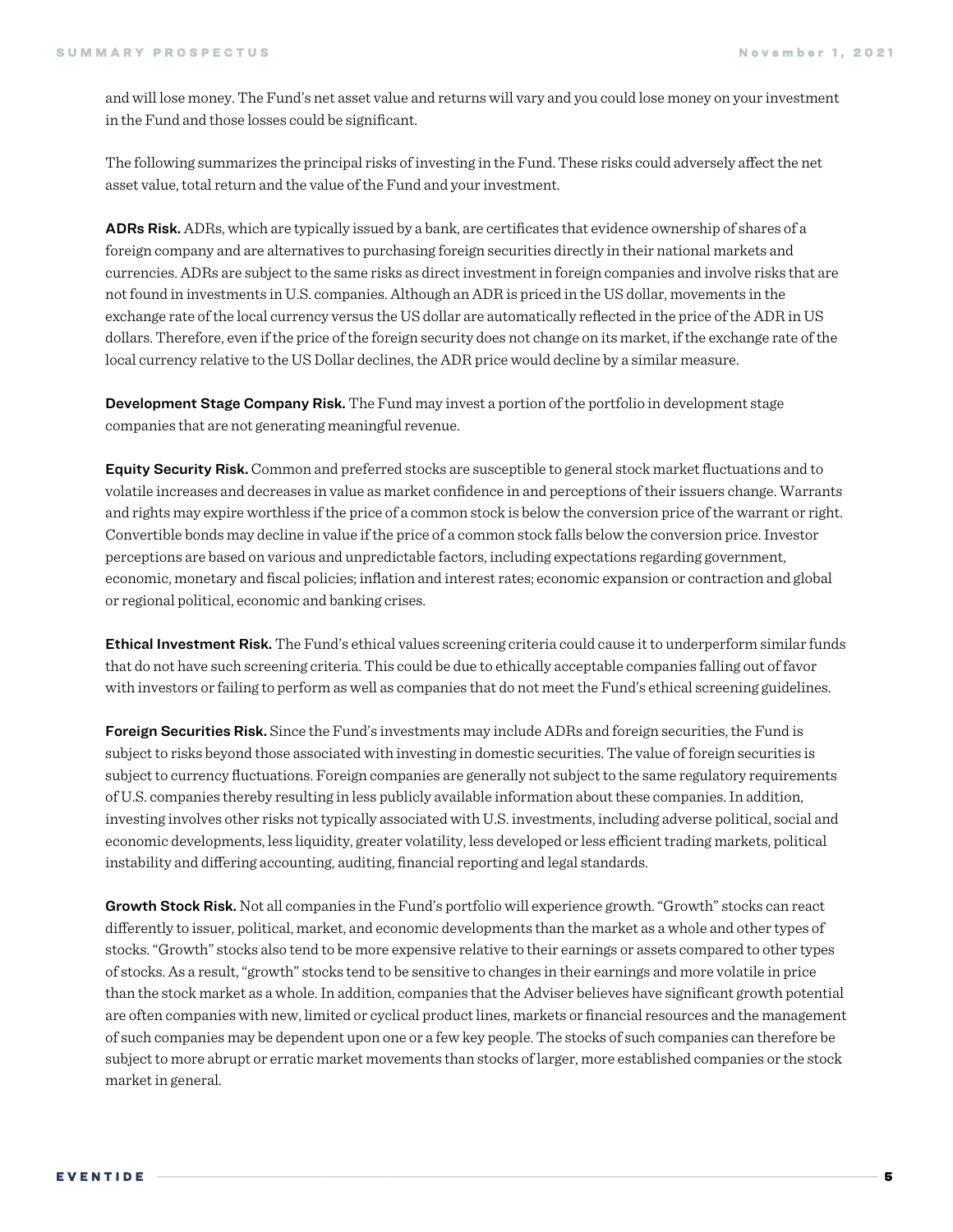Industry Concentration Risk. The Fund may be susceptible to an increased risk of loss, including losses due to adverse occurrences affecting the Fund more than the market as a whole, because the Fund's investments are concentrated in the technology industries.

Investment Style Risk. Different types of investment styles, for example growth or value, tend to perform differently and shift into and out of favor with investors depending on changes in market and economic sentiment and conditions. As a result, the Fund's performance may at times be worse than the performance of other mutual funds that invest more broadly or that have different investment styles.

Large Capitalization Company Risk. Large capitalization companies may be less able than smaller capitalization companies to adapt to changing market conditions. Large capitalization companies may be more mature and subject to more limited growth potential compared with smaller capitalization companies. During different market cycles, the performance of large capitalization companies has trailed the overall performance of the broader securities markets.

Limited History of Operations. The Fund has a limited history of operations for investors to evaluate.

Liquidity Risk. Some securities held by the Fund may be difficult to sell, or illiquid, particularly during times of market turmoil. Illiquid securities may also be difficult to value. If the Fund is forced to sell an illiquid asset to meet redemption requests or other cash needs, the Fund may be forced to sell at a loss.

**Management Risk.** The portfolio manager's judgments about the attractiveness, value and potential appreciation of particular securities in which the Fund invests may prove to be incorrect and there is no guarantee that the portfolio manager's judgments will produce the desired results. Exponential in the Fund's name is not intended to suggest exponential returns or any level of returns.

Market Risk. Overall stock market risks may also affect the value of the Fund. Factors such as domestic and/or foreign economic growth and market conditions, interest rate levels, political events and terrorism affect the securities markets.

Medium (Mid) Capitalization Company Risk. To the extent the Fund invests in the stocks of mid-sized companies, the Fund may be subject to additional risks. The earnings and prospects of these companies are more volatile than larger companies. These companies may experience higher failure rates than larger companies. Midsized companies normally have a lower trading volume than larger companies, which may tend to make their market price fall more disproportionately than larger companies in response to selling pressures. Mid-sized companies may also have limited markets, product lines or financial resources and may lack management experience.

Non-Diversification Risk. Because a relatively high percentage of a non-diversified fund's assets may be invested in the securities of a limited number of companies that could be in the same or related economic sectors, the Fund's portfolio may be more susceptible to any single economic, technological or regulatory occurrence than the portfolio of a diversified fund.

**Options Market Risk.** Markets for options and options on futures may not always operate on a fair and orderly basis. At times, prices for options and options on futures may not represent fair market value and prices may be subject to manipulation, which may be extreme under some circumstances. The dysfunction and manipulation of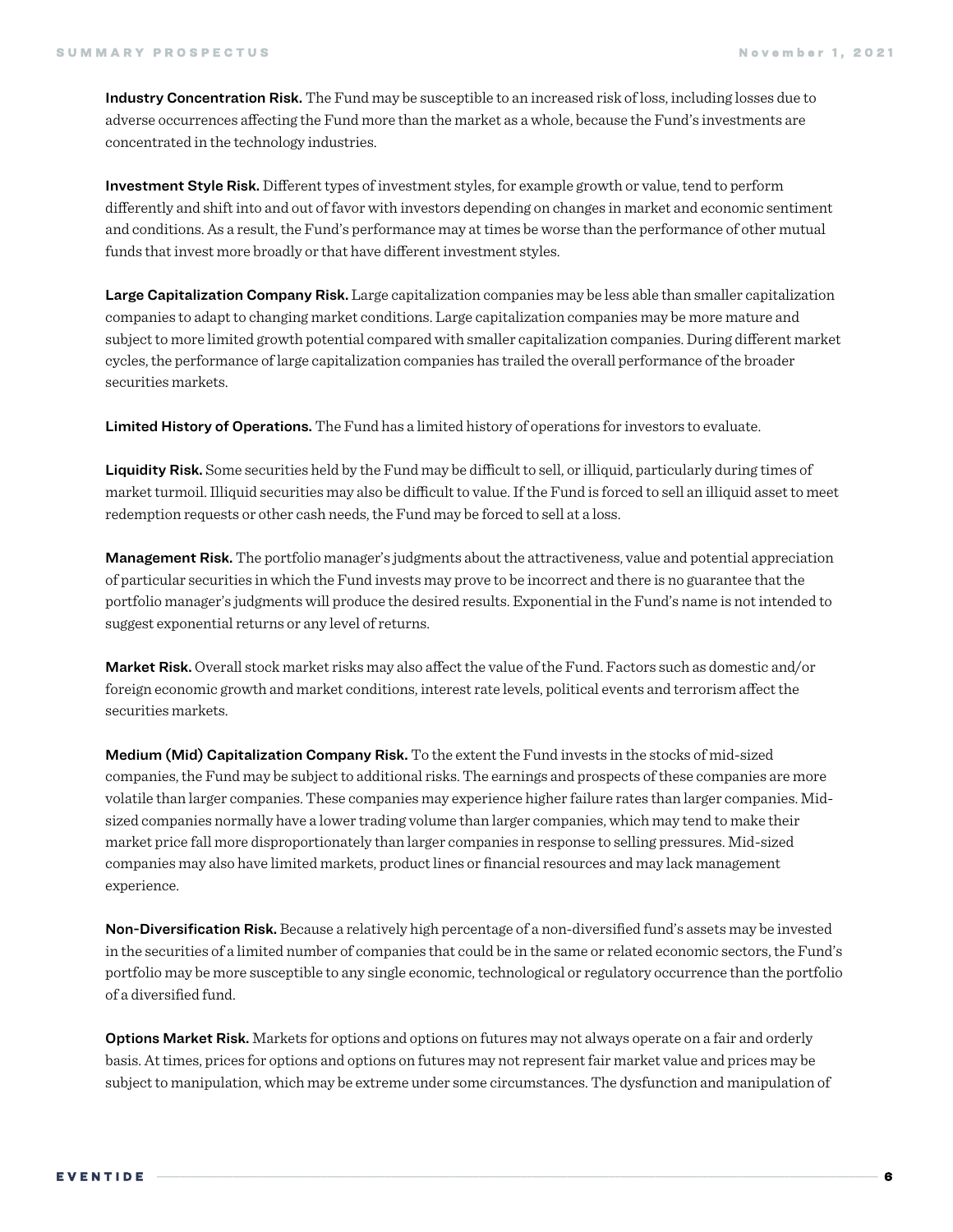volatility and options markets may make it difficult for a Fund to effectively implement its investment strategy and achieve its objectives and could potentially lead to significant losses.

Options Risk. As the seller (writer) of a covered call option, the Fund assumes the risk of a decline in the market price of the underlying security below the purchase price of the underlying security less the premium received, and gives up the opportunity for gain on the underlying security above the exercise option price because the Fund will no longer hold the underlying security. As the buyer of a put or call option, the Fund risks losing the entire premium invested in the option if the Fund does not exercise the option. As the seller (writer) of a put option, the Fund will lose money if the value of the security falls below the strike price. The use of derivative instruments, such as options, involves risks different from, or possibly greater than, the risks associated with investing directly in securities and other traditional investments, including the risk that the counterparty to an options transaction may not fulfill its contractual obligations.

Security Risk. The value of the Fund may decrease in response to the activities and financial prospects of an individual security in the Fund's portfolio. There can be no guarantee the securities held by the Fund will appreciate in value.

Smaller Capitalization Stock Risk. Smaller-sized companies may experience higher failure rates than larger companies and normally have a lower trading volume than larger companies, which may tend to make their market price fall more disproportionately than larger companies in response to selling pressures and companies may have limited markets, product lines or financial resources and lack management experience.

Stock Value Risk. Stocks involve the risk that they may never reach what the Adviser believes is their full market value, either because the market fails to recognize the stock's intrinsic worth or the Adviser misgauged that worth. They also may decline in price, even though, in theory, they are already undervalued.

Technology Companies Risk. Technology companies face intense competition, both domestically and internationally, which may have an adverse effect on profit margins. These companies may have limited product lines, markets, financial resources or personnel. The products of these companies may face obsolescence or adoption challenges due to rapid technological developments and frequent new product introduction, unpredictable changes in growth rates and competition for the services of qualified personnel. Companies in the technology sector can be heavily dependent on patent and intellectual property rights. The loss or impairment of these rights may adversely affect the profitability of these companies. Investments in this sector can be highly volatile. Their values may be adversely affected by such factors as, for example, rapid technological change, changes in management personnel, changes in the competitive environment, and changes in investor sentiment. Many technologies companies are small or mid-sized companies and may be newly organized.

*Information Technology Companies Risk.*Information technology companies face intense competition, potentially rapid product obsolescence, short product cycles, falling prices and profits, and competition from new market entrants.

*Communications Companies Risk.* Communications companies are subject to the risk that they will underperform the market as a whole due to legislative or regulatory changes, adverse market conditions and/or increased competition.

*Internet and Direct Marketing Retail Risk*. Internet and Direct Marketing Retail companies provide retail services primarily on the Internet, through mail order, and TV home shopping retailers. These